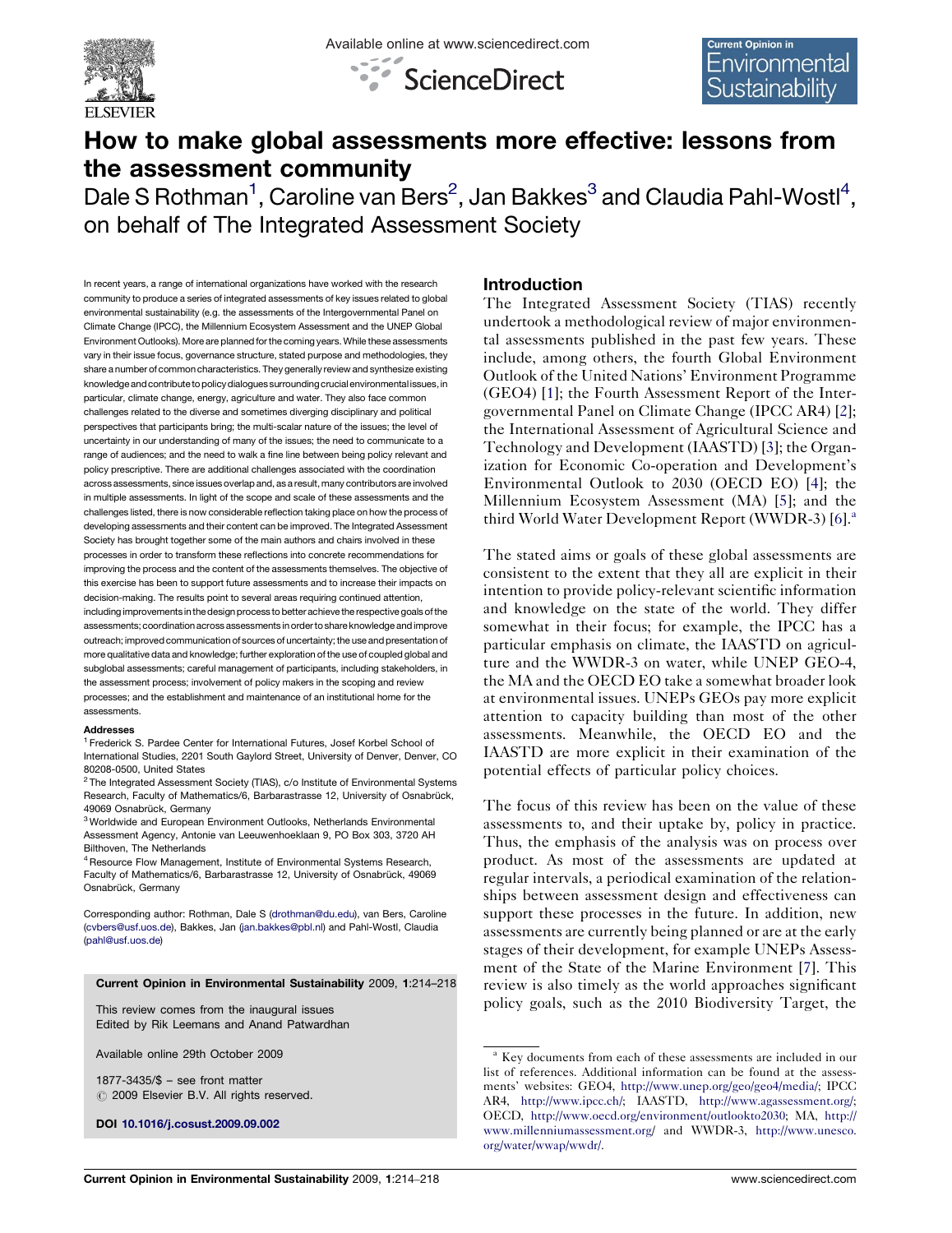2015 Millennium Development Goal targets [[8\]](#page-4-0), and the current negotiations for an international climate treaty for the period after 2012, when the Kyoto Protocol is set to expire (see United Nations Framework Convention on Climate Change [http://www.unfccc.de\)](http://www.unfccc.de/).

## The why, how and what of this review

The impetus for this review began with the realization around mid-decade that 2007 was lining up to be a watershed year for the interface between science and policy in the area of the global environment. The IPCC, UNEP, the OECD and the IAASTD all originally planned to release their global assessment results in that year, at a time when people were still digesting the results of the Millennium Ecosystem Assessment [\[5](#page-3-0)]. The prospect of decision makers and funders having to deal with conflicting claims, mixed messages, or merely a sense of overwhelming numbness as these detailed, and often multi-volume, reports landed on their desks one after another focussed our attention on the need to reflect upon the general process of global environmental assessment. Anecdotal comments from colleagues involved in one or often more of these studies also highlighted the issue of 'assessment fatigue' within the research community itself.

In undertaking the review, we were influenced by the prior work of the Global Environmental Assessment Project, and in particular its emphasis on the concepts of relevance, legitimacy and credibility (see Box 1)  $[9\bullet, 10\bullet]$  $[9\bullet, 10\bullet]$ . We recognized the work being undertaken at that time by the National Research Council in the United States [\[11](#page-4-0)<sup>\*</sup>]. Along the way, we also became aware of other personal (e.g. [\[12](#page-4-0)<sup>••</sup>]), national [[13](#page-4-0)<sup>••</sup>] and international [[8\]](#page-4-0) reflections on these assessment processes.

The review consisted of three components: an exploration of the published and unpublished literature, including the reviews mentioned above; ad hoc discussions with various contributors to assessments; and, most importantly, two TIAS workshops convened in 2008 and 2009 (see [Box 2\)](#page-2-0). The focus was on drawing out insights and lessons learned from experts, primarily those have been involved in the setting up and the central deliberations of recent global assessments.

At the outset the defining questions for the review were as follows:

- How successful have assessments been?
- How have assessments tried to deal with the often disjunctive perspectives among those involved — in terms of interests, time horizon, culture, problem perception and so forth?
- Have assessment processes included efforts to build up or improve the capacity to undertake the assessment? If so, how?

### Box 1 Relevance, Legitimacy and Credibility

Relevance: the ability of an assessment to address the particular concern of a user. Legitimacy: the political acceptability or perceived fairness of an assessment to a user. Credibility: the scientific and technical believability of the assessment to a defined user of that assessment, often in the scientific community [\[17\]](#page-4-0).

- How have assessments tried to deal with the inherent uncertainties about the future?
- How have assessments tried to address the multi-scale character of worldwide developments and problems?

These questions served as a first step towards identifying the themes that required greater attention in the review; there was less concern about providing comprehensive answers to them. The first workshop and later discussions lead us to focus on the following themes:

- Defining salient and credible actions for a sustainable future: How can assessments best move from problem definition to action?
- Diversity of purpose: How can assessments best serve multiple audiences?
- Improving the science in assessments: How can assessments best deal with issues of multi-scale linkages, uncertainties and integration?
- Coordination across assessments: How many assessments should there be and how should they be linked?

These themes guided the discussions in the second workshop and thereafter. The next section presents the key observations and recommendations that resulted from these efforts.

# Key observations and recommendations for global assessments

Enhancing the quality of the global environmental assessment is a challenge to be tackled during the full process from the selection of stakeholders and participants, to decisions about content, to communication and dissemination methods (especially directed at the policy sector). The most important of these are summarized below.

• *Embrace uncertainty*: Uncertainty is inherent in most issues addressed in global environmental assessments. This will probably not change in the near future. Natural systems will continue to be complex and unpredictable and our understanding of the behaviour of human systems, given their reflexive character, may never attain the level of certainty decision makers desire. As such, the sources and types of uncertainty need to be made more explicit in the assessment reports. In particular, assessments need to do a better job of clarifying the significance of specific uncertainties with respect to the purposes of the assessment.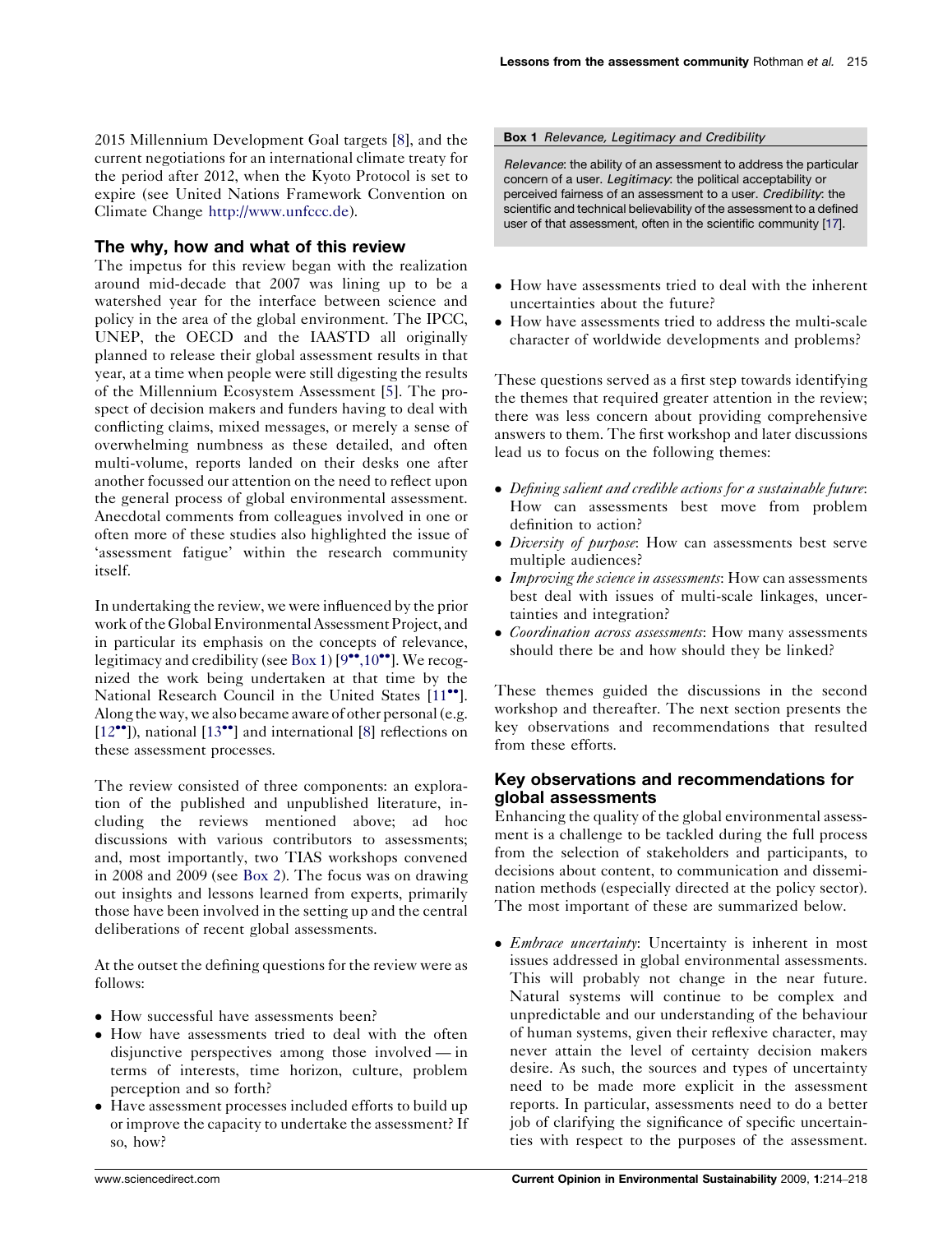### <span id="page-2-0"></span>Box 2 The TIAS Expert Workshops

In November 2008 and April 2009, The Integrated Assessment Society (TIAS), with support from the European Commission and the Netherlands Environmental Assessment Agency, held two expert workshops in Brussels, Belgium. The workshops brought together approximately 35 participants who have been involved in the setting up and the central deliberations of recent global assessments. In order to enable a frank discussion not only of successes but also of challenges and difficulties, both workshops adopted the Chatham House rules: 'When a meeting, or part thereof, is held under the Chatham House Rule, participants are free to use the information received, but neither the identity nor the affiliation of the speaker(s), nor that of any other participant, may be revealed.' The experts did, however, agree to being named in a participant list (see below).

Before the first workshop, participants with experience in specific assessments were asked to prepare brief reports from the perspective of their assessment, addressing a set of questions developed by the steering committee. These reports were presented at the workshop and provided the basis for an initial plenary discussion. Subsequently, the participants were divided into smaller groups, each of which considered one of the key questions in more detail from a cross-assessment perspective. The resulting insights of each group were then shared in a concluding plenary.

The conclusions of the first workshop served as input to the second workshop. Specifically, the following themes were used to structure the 2009 workshop. The second workshop was structured in much the same way as the first. Those who were unable to attend the first workshop were given the opportunity to present their experiences in global environmental assessments. After brief discussions, the rest of the first day was spent in small group discussions centred around the themes listed above. This was followed on the second day by plenary discussions in response to insights presented by each of the groups.

The following individuals contributed to the conclusions of this review through their participation in one or both workshops or bilateral meetings: John Agard, Joseph Alcamo, Jan Bakkes, Marion Cheatle, William Cosgrove, Jacques Delsalle, Volodymyr Demkine, Polly Ericksen, Hans Herren, Jill Jäger, Paul Jeffrey, Janice Jiggins, Kumi Kitamori, TJ Marcel Kok, Martin Kowarsch, Rik Leemans, Maite Martinez Aldaya, Beverly McIntyre, Leo Meyer, Bert Metz, Ruben Mnatsakanian, Helen Mountford, Katrina Nakamura, Claudia Pahl-Wostl, Arthur Petersen, Lásló Pintér, Dale S Rothman, Elena Santer-Veligosh, Mirjam Schomaker, Peter de Smedt, Serge Stalpers, David Stanners, Thomas Stocker, Rob Swart, Alexandra Vakrou, Caroline Van Bers, Detlef Van Vuuren, and Robert Watson.

Further details on the workshops, including workshop reports can be found at the TIAS website: [http://www.tias.uos.de/.](http://www.tias.uos.de/)

Despite efforts such as those in the IPCC and MA to use specific terminology, the communication of uncertainty remains a challenge calling for greater attention.

• Embrace the diversity of knowledge: Knowledge presents itself in many forms and obtaining it requires a diversity of approaches. Quantification and quantitative models are fundamental to enhancing our understanding of natural and human systems, but too often these have been overemphasized to the exclusion of other ways of learning, knowing and communicating. This has been to the detriment of providing truly integrated assessments. Thus, assessments need to continue to explore and extend the use of complementary methods in order to incorporate diverse sources of knowledge.

- Embrace the diversity of circumstances: Global environmental assessments, by definition, tend to adopt a global perspective on most issues. At the same time, most acknowledge substantial regional, national and local differences in how these issues, such as climatic change, play out, as well as the importance of interlinkages across these scales. Still, this presents problems for many global assessments. In particular, there remains a tension between the desire for aggregated information and general insights and the reality of heterogeneity in time, space and the circumstances of different groups within society. Assessments need to develop better ways to separate those issues and facts that can be legitimately generalized from those that need to be kept disaggregated in order to maintain the integrity and diversity of the knowledge. There has been some movement towards the use of coupled global and subglobal assessments, but much remains to be done in this area.
- Enhance participation: The benefits of broadening participation in assessment processes almost certainly outweigh the costs. Participation in an assessment can serve multiple purposes. Participants can be sources of knowledge and insights, complementing that of the primary researchers. They can help to improve the relevance and legitimacy of the assessment. Perhaps most importantly, they can become ambassadors for the assessment. Still, participation needs to be carefully managed throughout the assessment process, beginning with the selection of participants. Their roles must be clearly defined and communicated in order to best serve the needs of the assessment.
- Enhance engagement with policy makers: The ultimate objective of most of the global environmental assessments is to contribute to policy making, if only to 'reduce the political risk of doing the right thing' [\[13](#page-4-0)<sup>\*\*</sup>]. It has become a general practice for assessments to state explicitly that their intention is to be policy relevant, but not policy prescriptive. Still, it is important that they do present policy makers with options for action and some indication of the likely outcomes of carrying out these actions. There is obviously the possibility of tension here, however, as the results may go against some closely held beliefs of powerful policy makers or groups within society. Thus, in order to help the assessment be accepted and land politically, it is vital that policy makers be closely involved in the assessment. This is most important in the scoping and review phases of assessments. This needs to be managed carefully, however, in order to maintain the independence of the assessment.
- Establish an institutional home: Tremendous amounts of knowledge and information are gathered in the process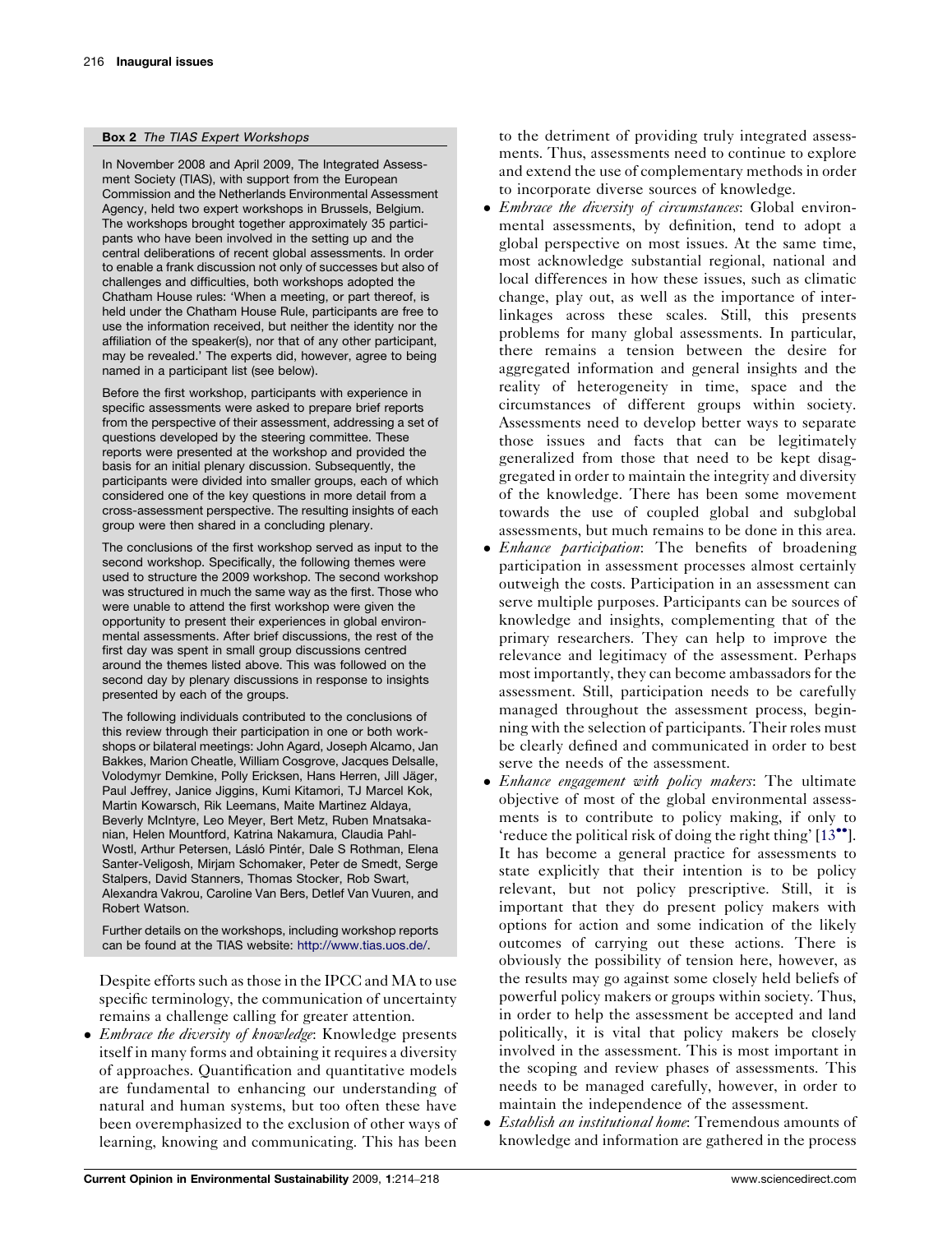<span id="page-3-0"></span>of developing a global environmental assessment. This includes, but goes well beyond the collection of quantitative data, literature and contacts. Access to this information during an assessment and its maintenance afterwards is key to improving the effectiveness of individual assessments, enhancing the interaction between assessments and preparing the groundwork for future assessments. Some assessments (e.g. the IPCC and GEO) benefit from having an institutional home. We recommend that more attention be paid to this in other assessment processes. The time and effort needed to relearn old lessons and rebuild institutional memory only detract from the effectiveness of assessments.

All of the above recommendations imply that those undertaking future assessments need to take more care in the design of assessment processes. This includes clearly defining the objectives, purpose, scope, audience and boundaries of the assessment. While the process will always require a certain amount of evolution and adaptation as the assessment proceeds, correcting problems in the design can be costly in terms of money and time, both of which are often quite constrained. Furthermore, it is important that proper evaluation and documentation of the assessment process and the effectiveness of the assessment's results be planned for at the outset. This includes specifying measurable indicators of successful achievement of the objectives of the assessment and allocating funds for evaluation, both during and after the production of the main products. Too often this is left as an afterthought, resulting in the loss of significant opportunities for learning.

Finally, we suggest that a more formal, albeit 'light', coordination across assessments should be sought. First, this would provide opportunities for greater learning and sharing of knowledge across the assessments. Second, such coordination would be valuable in the outreach and communication aspects of assessments, particularly when multiple assessments are delivered in a short time frame. This would assist in reinforcing common messages where they exist, and explaining differences where assessments reach different conclusions.

# **Conclusions**

The observations and recommendations made here are not all new. But those that are repeated deserve reiteration. Many recommendations have been considered by the developers of the assessments of the past decade but have not, for a variety of reasons, been fully implemented by all assessments. Through this review, some of our intuitions are confirmed, our views are backed by others with similar experiences, and we are better able to anticipate the requirements of and identify desirable elements in future assessments. These recommendations are a synthesis of the concluding reports published by TIAS during and after completion of its review  $[14, 15^{\bullet}, 16]$ .

As organizations at the interface of science and policy embark on a new round of global environmental assessments, many of the challenges faced in previous efforts are likely to increase, particularly as assessments move from problem definition to action, which can be expected to generate increased scrutiny and controversy. The recommendations that emerged from these workshops stress the need to reconsider the design and execution of these assessments in order to better meet the needs of those who request and support them, as well as to ensure the sustainability of those who develop them.

Now is the time for concerted action to deal with the constraints and barriers that have thus far prevented these and other recommendations from being addressed previously. It is time to tackle issues like the lack of resources (time and money) devoted to design and coordination, an overemphasis on scientific expertise and processing factual knowledge to the exclusion of skills related to facilitation and processes of social learning, and the presence of political pressure from a variety of interest groups. Overcoming these is a prerequisite to improving the content and development process of future assessments in such a way that they better contribute to the quality of decisionmaking and thus make better use of the tremendous amount of time and resources that are invested in their production.

# Acknowledgements

The TIAS workshop series and the review of the assessments were made possible with the support of Netherlands Environmental Assessment Agency and the Research and Environment Directorates of the European Commission.

### References and recommended reading

Papers of particular interest, published within the period of review, have been highlighted as:

- of special interest
- •• of outstanding interest
- 1. United Nations Environment Programme (UNEP): Fourth Global Environment Outlook: Environment for Development Nairobi: United Nations Environment Programme; 2007.
- 2. Intergovernmental Panel on Climate Change (IPCC): Climate Change 2007 — Synthesis Report: Contribution of Working Groups I, II and III to the Fourth Assessment Report of the Intergovernmental Panel on Climate Change Cambridge, UK: Cambridge University Press; 2007.
- 3. International Assessment of Agricultural Knowledge, Science and Technology for Development (IAASTD): Agriculture at a Crossroads: Synthesis Report Washington, D.C.: Island Press; 2009.
- 4. Organization for Economic Co-operation and Development: OECD Environmental Outlook to 2030. Paris: OECD; 2008.
- 5. Millennium Ecosystem Assessment (MA): Ecosystems and Human Well-Being: Synthesis Washington, D.C.: Island Press; 2005.
- 6. World Water Assessment Programme: The United Nations World World Water Nessetthern 113 Franker in a Changing World Paris/ London: UNESCO/Earthscan; 2009.
- 7. United Nations Environment Programme (UNEP), Intergovernmental Oceanographic Commission of the United Nations Educational, Scientific and Cultural Organisation (IOC-UNESCO): An